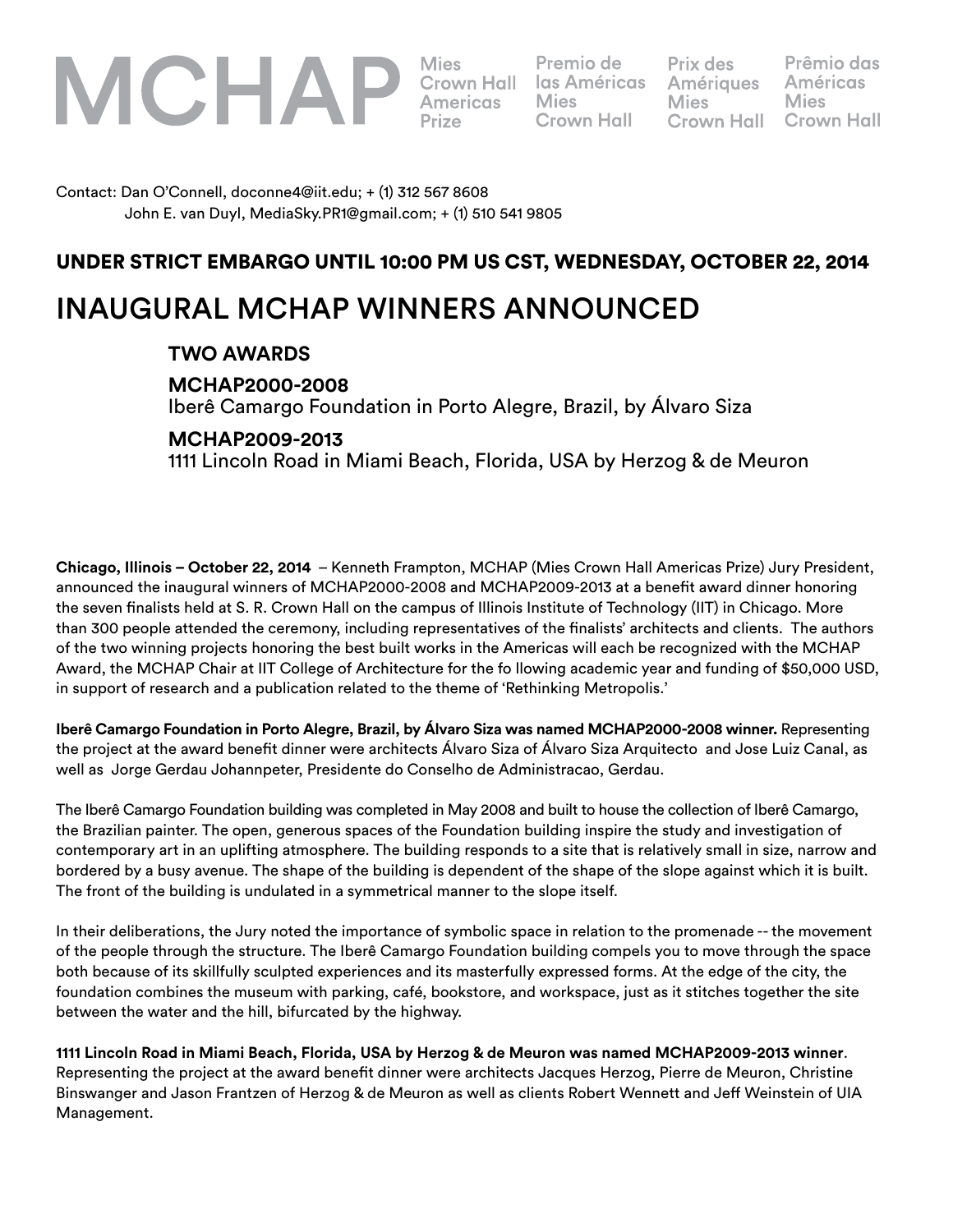1111 Lincoln Road was completed in January 2010. Since then, it has become an iconic building and a gateway to central Miami Beach. The project comprises a former bank building, which is rehabilitated to include retail and a restaurant; a two-story building with the relocated bank on the ground floor and four residences on the upper floor; and a new mixed-use structure for parking, retail and a private residence. 1111 Lincoln Road is as much an urban redevelopment as it is a specific architectural response to the immediate site conditions. Joggers climb its stairs, skate boarders ride its ramps, yoga lessons take advantage of the breezes and tourists take in the expansive view. It is an extension of the public life on the street, a framework for new interventions and change.

In their deliberations, the Jury noted the significance of the parking garage, one of the most utilitarian forms of infrastructure and one of the most visible elements of the city. 1111 Lincoln Road proves that infrastructure can be a form that celebrates the potentials of architecture. The diverse programmatic elements embedded in the structure, combined with its embracing of landscape and the street, demonstrate a building's potential to contribute to economic regeneration.

 "The selected Finalists works covered a fairly wide range, going from a public library to two art museums and extending the typological spectrum to include a garage, an infill apartment block, a restaurant, and a chapel. It was an uncommon expressive display of structure which gave the jury the opportunity of establishing a shorter list of two works which determined our final deliberations as to the nature and significance of the prize" said Frampton. "In the event we decided to give two equal awards, one covering the period 2000 through 2008, and one covering the shorter period 2009 through 2013."

MCHAP was established under Wiel Arets, Dean of the College of Architecture at IIT, and was launched in February 2014 with Phyllis Lambert at the Canadian Centre for Architecture in Montreal, and Dirk Denison, MCHAP Director and Professor in the College of Architecture at IIT.

"The selection of these two works, after months of debate among the jurors, is just the beginning," said Arets. "By choosing them as inaugural MCHAP winners, we are starting a debate about the opportunities of the modern metropolis. We are creating a hub at the College of Architecture that unites architects working in the Americas, but at the same time opens the discourse with others involved in the discipline around the world and welcome them to S. R. Crown Hall."

The finalists, in addition to 1111 Lincoln Road and Iberê Camargo Foundation, include:

- Altamira Residential Building in Rosario, Argentina, by Rafael Iglesia Arquitectura
- Capilla del Retiro in Auco, Los Andes, Chile, by Undurraga Deves Arquitectos
- Mestizo Restaurant in Santiago, Chile, by Smiljan Radic Studio
- Nelson-Atkins Museum of Art, Bloch Building in Kansas City, Missouri, U.S. by Steven Holl Architects
- Seattle Central Library, in Seattle, Washington, U.S. by OMA / LMN

Earlier in the day, IIT 's College of Architecture hosted a day-long symposium including sessions for students, faculty and the architects and clients of the seven finalists in dialogue about the nominated works and how they contribute to the college's continuing conversation—*Rethinking Metropolis*. Later in the afternoon, the general public was invited to a moderated discussion between the architects and jury about the context of contemporary practice.

"MCHAP is building a vibrant network of architects and academics from throughout the Americas," said Denison, "We are creating an academic home in Chicago for the winning project's architects. The Chilean practice Pezo von Ellrichshausen received the MCHAP.emerge—for a work by an emerging practice—and is currently leading a studio at the College of Architecture at IIT as part of their MCHAP Research Fellowship. We look forward to welcoming Herzog & de Meuron and Alvaro Siza Arquitecto to the College in the coming year."

MCHAP seeks to assess the state of architecture, created in partnership by architects and clients, that unites the Americas into a single continent of cultural diversity and richness. MCHAP also seeks to show students how built works—public or private, cultural or commercial—reinforce the public dimension of urban space and contribute at an infrastructural level.